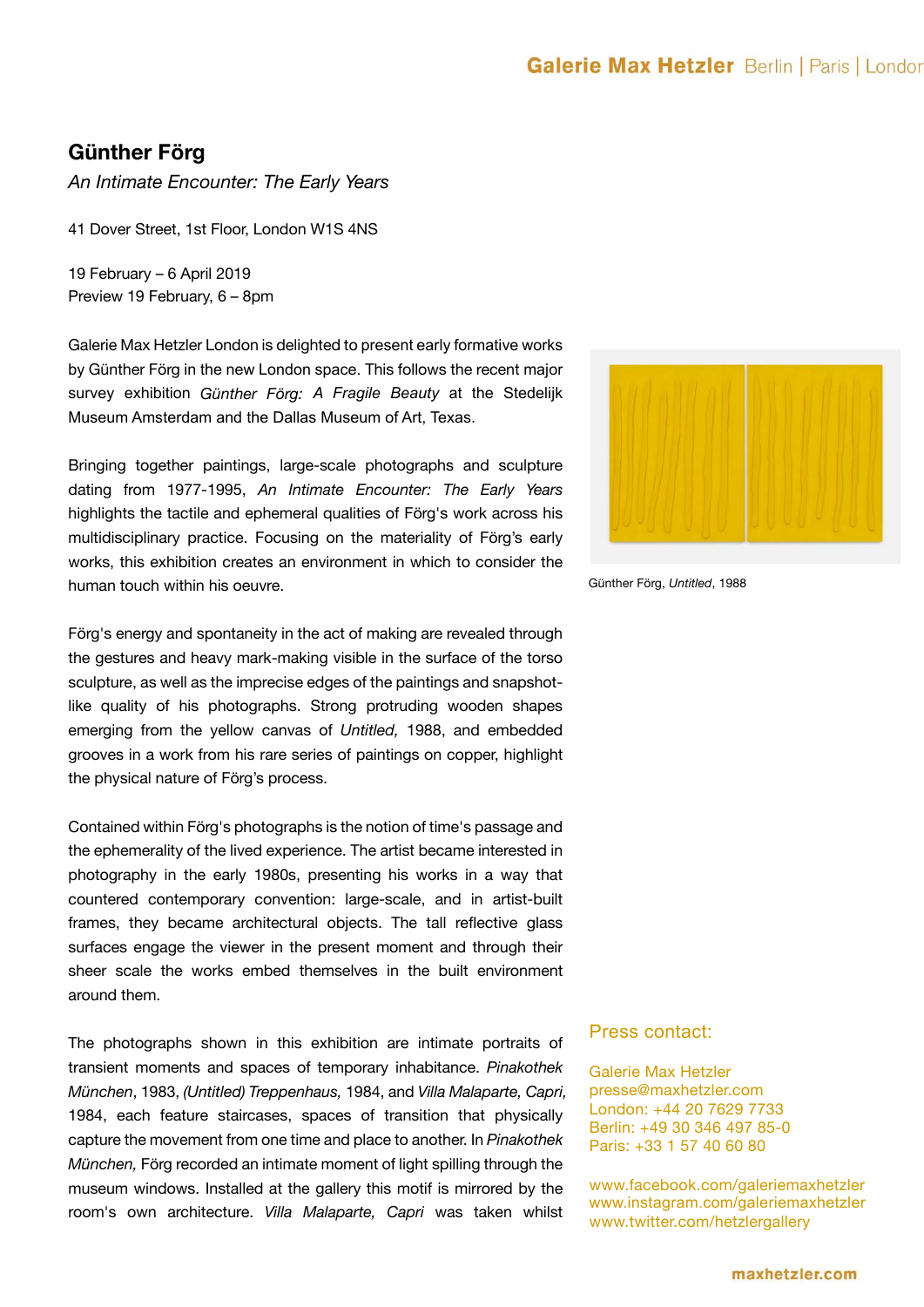holidaying in the Italian modernist villa in Capri famed for its appearance in Jean-Luc Godard's *Le Mépris* (1963).

The exhibition also features early paintings whose strong block colours emphasize the notion of seriality, repetition, gesture and tactility. For Förg, the monochromatic shapes both challenge and complement the spaces in which they are installed, reflecting back a sense of how space can be divided and rearranged in a playful and intelligent manner. Showing intimate traces of the artist's brushwork on their surfaces, these works reveal the contradictions Förg enjoyed bringing together. The neatly stacked painted aluminium panels of *Untitled*, 1977 call to mind Minimal Art. Yet they also deny the conventions of that movement in the highly visible, energetic brushstrokes. The coloured rows unite into what the artist referred to as a 'floating form', the work's painterly components radiating a strong sense of weightlessness. Together with the cast stone *Untitled (Torso 1)*, 1989 the artist's direct contact with the material is evident and experimental, particularly in the depressions and elevations in the stone.

Present in each of these works is the lived moment of their construction, the energy of their making still apparent in the brushstokes and captured stills. *An Intimate Encounter: The Early Years* provides a space for reflection on Förg's distinctive use of materials and the seamlessness of his body of work across mediums.

## **Günther Förg**

Günther Förg was born 1952 in Füssen and died 2013 in Freiburg. A professor at the University of Arts and Design, Karlsruhe and later at the Academy of Fine Arts, Munich, his work has been exhibited in numerous solo shows at international institutions. These include the Museum Brandhorst, Munich (2014); Tokyo Museum of Contemporary Art, Tokyo; Musée d'Art Moderne de la Ville de Paris (1991); Secession, Vienna (1990); and most recently a major retrospective at the Stedelijk Museum Amsterdam and the Dallas Museum of Art, Texas (2018-2019). Förg's work belongs to major museum collections, including Neue Nationalgalerie, Berlin; Museum of Modern Art (MoMA), New York; Museo Nacional Centro de Arte Reina Sofía, Madrid; Städel Museum, Frankfurt/Main; Stedelijk Museum, Amsterdam and Tate, London.

We would like to thank the Estate Günther Förg in collaboration with Hauser & Wirth for their kind support.